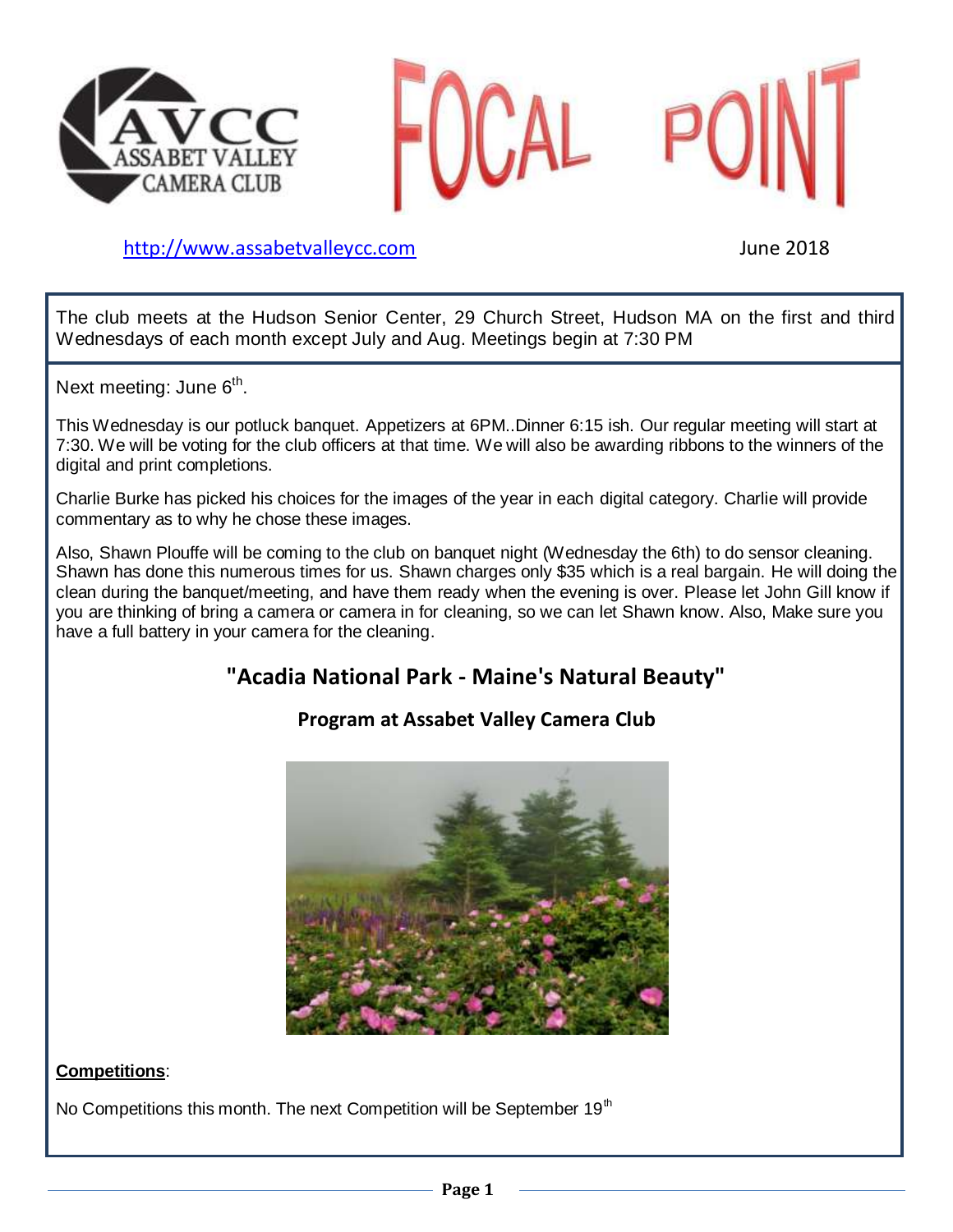# **ANNOUNCEMENTS**

## **"Acadia National Park - Maine's Natural Beauty"**

### **Program at Assabet Valley Camera Club**



On Wednesday, June 6, the Assabet Valley Camera Club will host a presentation of members' images featuring their photographic adventures in Down East Maine. The multi-media travelogue, put together by Todd Mathieson, will highlight panoramic views of Acadia National Park with an insightful look at the natural world that abounds in the North Atlantic region. This vacation destination has a rich cultural heritage and offers a quaint view of life in New England.

This is AVCC's last scheduled meeting for the current club year. The evening's line up includes a presentation of photographs and awards for the "Image of the Year" to club members who have participated in digital competitions. Charlie Burke, recent past president of the Photographic Society of America and well-known photographic judge for local, regional and national competitions, has selected the winning images in the Open, Nature and Theme categories and will provide commentary regarding his choices for these distinguished awards.

The presentation is free and open to the general public. AVCC welcomes anyone interested in learning more about photography as a visual art and its practical application as a science. Meetings are held at 7:30 PM on the first and third Wednesday of each month from September through early June in the Great Room at the Hudson Senior Center, 29 Church Street. For more information check out the AVCC website at **assabetvalleycc.com** or contact John Gill, club president, at 978-293-5192.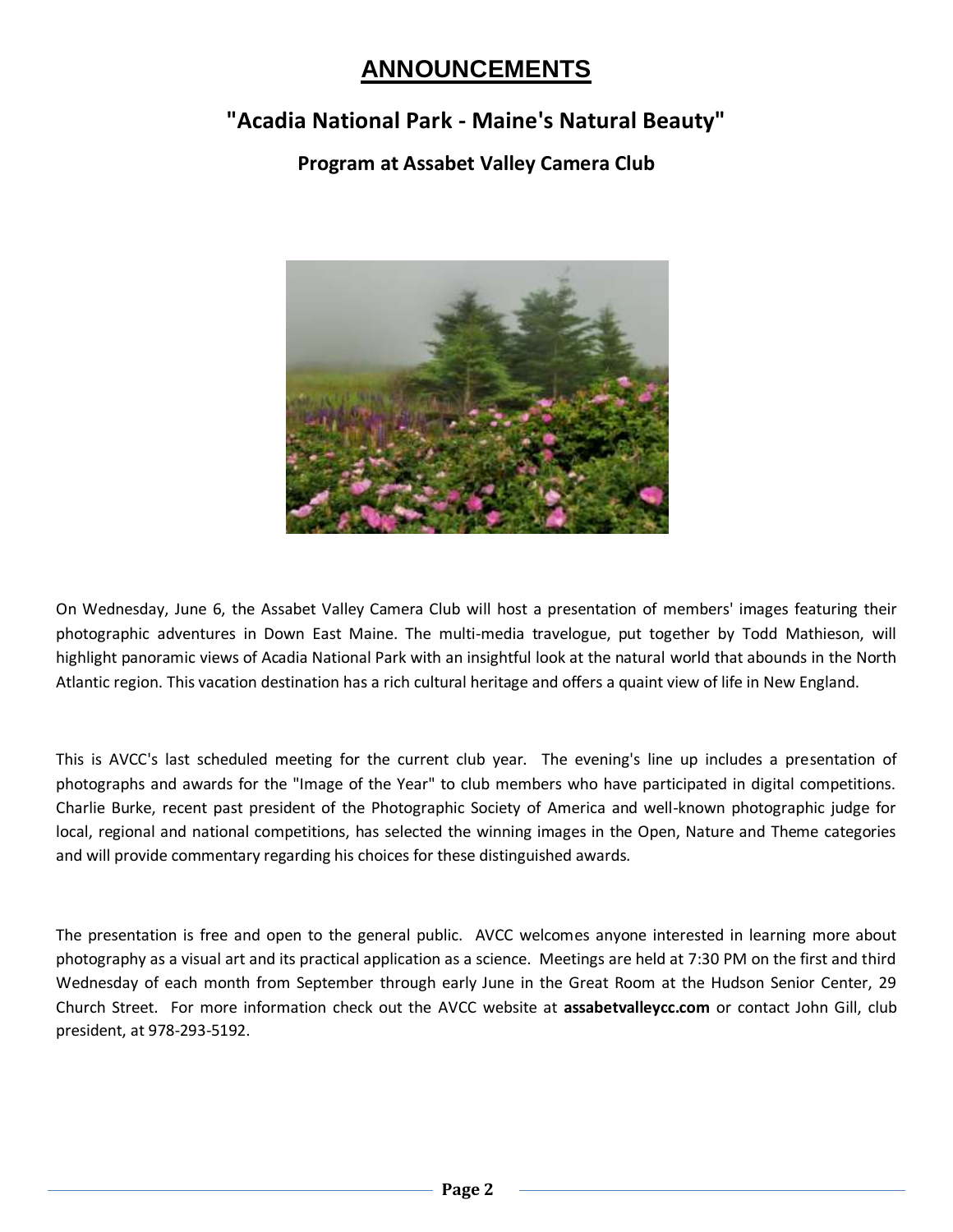### **2018 Artist Appreciation**

The River's Edge Arts Alliance has selected AVCC as the 2018 Artist Appreciation Honoree.

This award was started in 2012 as a way for the River's Edge Arts Alliance to honor a person or organization who has made a substantial contribution to our mission of enriching lives and creating community through the arts. The recipient is a person or organization who has integrity in the community, is knowledgeable in his/her art field, has contributed to the artistic lives of many people and who has contributed to our community in general through his/her artistic work with the people in our service area.

The club will be recognized during the Artist Appreciation Concert on Wednesday, June 13 at 6:30 pm in Wood Park. Please try to come to the concert that night. The concerts at Wood Park are a nice night out to relax and listen to some good music. Pack some supper and enjoy the summer evening (well, still spring, but whatever..)

Thank you to everyone for making our club such a great organization to belong to.

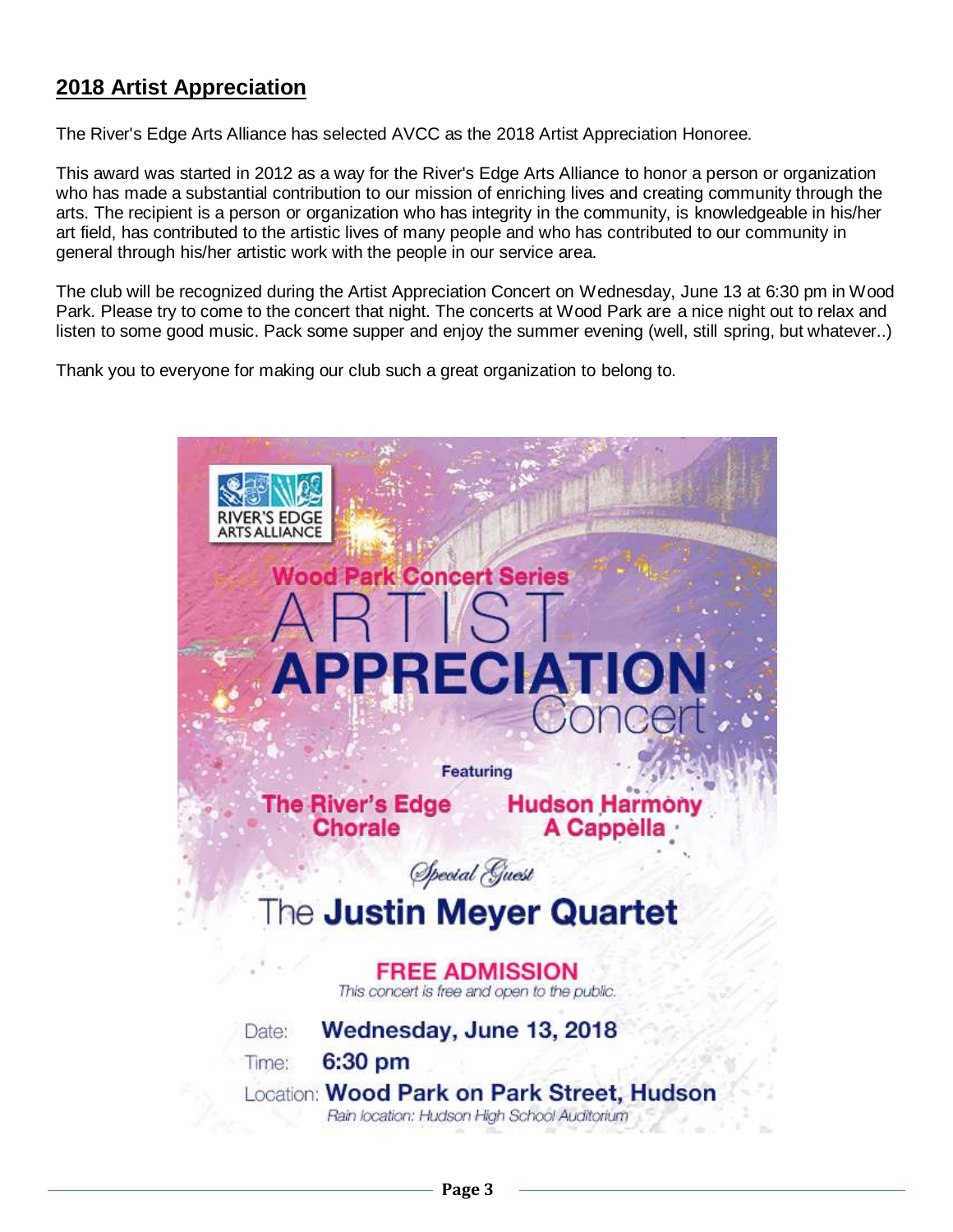### **Nancy's Airfield Café**

Bob Cooke has arranged for the club to put on an exhibit at Nancy's Airfield Café in Stow during the month of August.

There is space for 20 prints.

They will be on display for the month of August. Nancy does not charge or take a cut of any prints that are sold.

All prints need to be framed.

Please let me know if you are planning to exhibit a print. Because there is only space for 20, it will be first come, first served, (one print per person). We will also have an artist reception on one of the Sunday afternoons during August. We will split the cost among the participants (won't be very much).

Please let John Gill know if you wish to enter a print, and also if you have any questions.

For those of us who are unfamiliar with "sensor dust", I have copied a link that explains it, and how to Test for it. That will help you decide if your sensor does need cleaning. If you have a DSLr, and change lens, shoot in less than clean conditions, you probably have some dust.

If you notice "small spots" on you image, in the same place, all the time, you have dust. It is more noticeable when you stop down your F stops..f10-f22 for example. At f2.8- f8, etc, it probably won't be noticeable on the image.

Note, if you do have spots, it is easily corrected in Photoshop using content aware, etc., but If you have a lot of spots, it is a pain to fix them each time. Here is the link, hope it helps.

Any questions please let John Gill know.

[<https://photographylife.com/how-to-spot-dust-on-your-dslr-sensor>](https://photographylife.com/how-to-spot-dust-on-your-dslr-sensor)

<https://photographylife.com/how-to-spot-dust-on-your-dslr-sensor>

### **Days Inn Photo Contest**

This is an interesting photo contest being held by Days Inn. They are looking for a photographer to photograph sunrises and sunsets for their properties. The winner gets to travel around the country for a month all expenses paid, plus \$10k at the end. Nice summer job if you can get it. <http://www.wcvb.com/article/days-inn-suntern-outdoor-photography-job/20111776>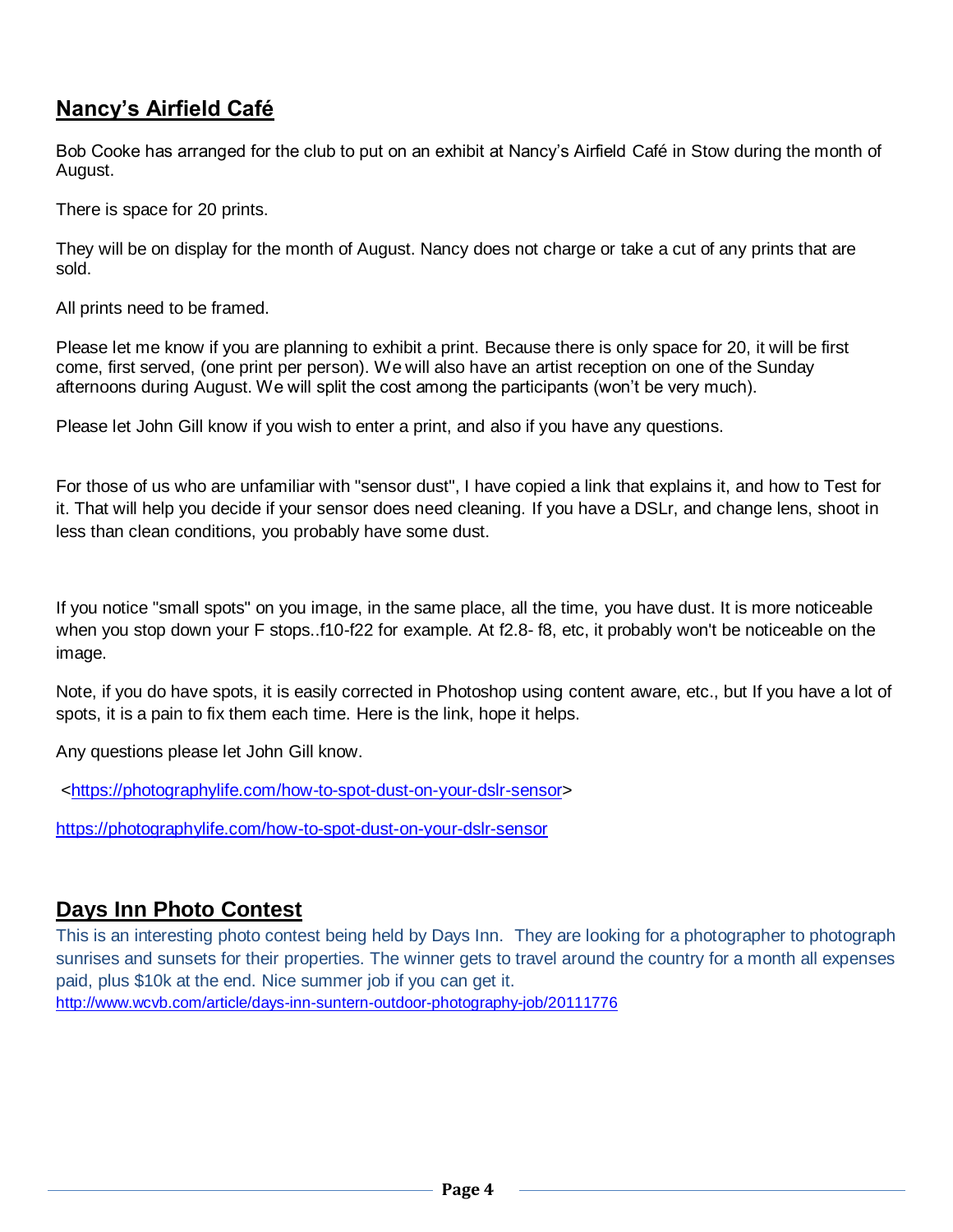| <b>TITLE</b>                  | SUBMITTED BY           | <b>SCORE</b> | AWARD           |
|-------------------------------|------------------------|--------------|-----------------|
| <b>GOLD</b>                   |                        |              |                 |
| <b>White Peacock</b>          | <b>Todd Mathieson</b>  | 26.2         | 1st             |
| Lake Powell Vista             | <b>Bob Cooke</b>       | 25.6         | 2 <sub>nd</sub> |
| Chippy Chip Chip              | Dave Morin             | 25.3         | 3rd             |
| Lotus & Bee 7-5-16            | John Gill              | 25           |                 |
| Egret Chick                   | Sue Abrahamsen         | 23.8         |                 |
| On the Prowl                  | Linda Shelales         | 23.7         |                 |
| Hanging in There              | Linda Gilberti         | 23.5         |                 |
|                               |                        |              |                 |
| <b>SILVER</b>                 |                        |              |                 |
| Red Sox Padroya               | Leon Ferrante          | 28           | 1st             |
| <b>Tree Swallow</b>           | <b>Bob Escott</b>      | 25.5         | 2nd             |
| Ladyslipper CP                | <b>Barbara Huntley</b> | 23.3         | 3rd             |
|                               |                        |              |                 |
| <b>BRONZE</b>                 |                        |              |                 |
| Globe Thistle                 | <b>Elliot Mednick</b>  | 25.7         | 1st             |
| At the Rockport Dock          | Cathy Robotis          | 24.6         | 2 <sub>nd</sub> |
| Lifelines                     | Linda DeStefano Brown  | 23.6         | 3rd             |
| On the Edge                   | <b>Mary Strachan</b>   | 23.1         |                 |
| Old Mackerel House, Lubec, ME | Darlene Holman         | 23           |                 |
| The Old Boat                  | Larry Alley            | 23           |                 |
|                               |                        |              |                 |
|                               |                        |              |                 |

#### **May. '18 Print Competition - OPEN**

**Images Highlighted in Yellow are Eligible for the Quad-Club Competition**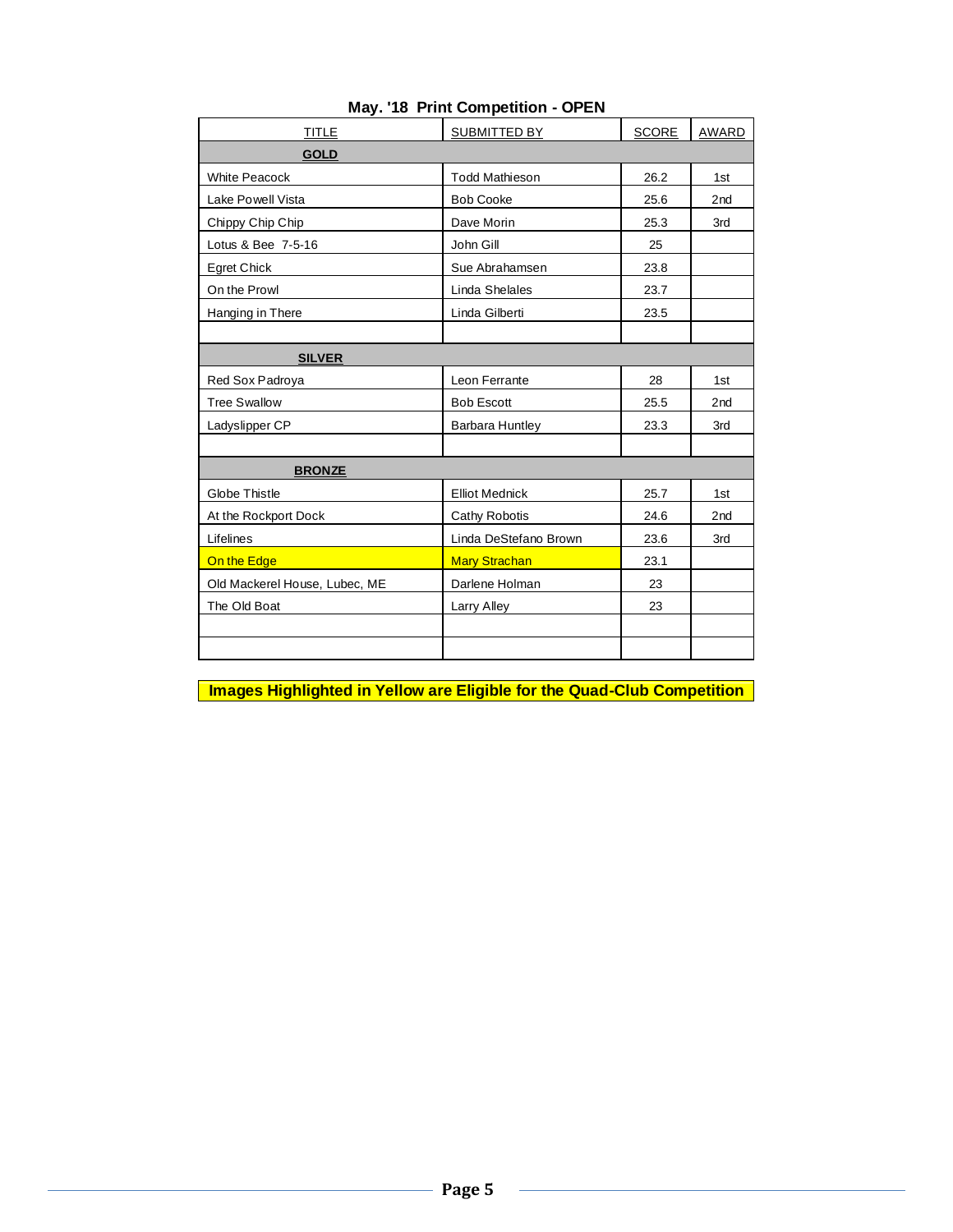| <b>PRINT SUMMARY 2017-2018</b> |             |                                                  |                          |                   |                          |                   |                          |              |                      |              |  |  |  |
|--------------------------------|-------------|--------------------------------------------------|--------------------------|-------------------|--------------------------|-------------------|--------------------------|--------------|----------------------|--------------|--|--|--|
|                                | <b>SEPT</b> | <b>OCT</b>                                       | <b>NOV</b><br><b>DEC</b> |                   | <b>JAN</b><br><b>FEB</b> |                   | <b>MAR</b><br><b>APR</b> |              | <b>MAY</b>           |              |  |  |  |
| <b>GOLD</b>                    | Open        | Open<br>Open<br><b>Nature</b><br><b>Creative</b> |                          | <b>Monochrome</b> | <b>Nature</b>            | Open              | Open                     | <b>TOTAL</b> |                      |              |  |  |  |
| John Gill                      | 26.1        | 26.3                                             | 26.9                     | 26.4              | 23.8                     | 24.5              | 28.3                     | 27           | 25                   | 234.3        |  |  |  |
| <b>Todd Mathieson</b>          | 25.5        | 26                                               | 28.6                     | 25.5              | 24.9                     | 26.3              | 24.2<br>24.8             |              | 26.2                 | 232          |  |  |  |
| Linda Shelales                 | 24.7        | 22.7                                             | 26.8                     | 23.9              | 24.7                     | 26.6              | 27.3                     | 25.3         | 23.7                 | 225.7        |  |  |  |
| Sue Abrahamsen                 | 25          | 22                                               | 28.5                     | 25.5              | 23.7                     | 25.1              | 26.1                     | 25           | 23.8                 | 224.7        |  |  |  |
| Linda Gilberti                 | 22.8        | 23.5                                             | 23.7                     | 25.6              | 24.7                     | 23.5              | 26.6                     | 24.8         | 23.5                 | 218.7        |  |  |  |
| <b>Bob Cooke</b>               | 24.2        | 22.7                                             | 27.2                     | 24.8              | 23                       | 24.2              | 24.5                     | 21.5         | 25.6                 | 217.7        |  |  |  |
| Dave Morin                     | 23.9        | 24.3                                             | 22.8                     | 0                 | 0                        | 23.1              | $\mathsf{O}\xspace$      | 24.7         | 25.3                 | 144.1        |  |  |  |
| <b>SILVER</b>                  | Open        | Open                                             | <b>Nature</b>            | <b>Creative</b>   | Open                     | <b>Monochrome</b> | <b>Nature</b>            | Open         | <b>TOTAL</b><br>Open |              |  |  |  |
| Leon Ferrante                  | 25.6        | 28.1                                             | 26.8                     | 25.2              | 25.3                     | 25.7              | 26.5                     | 28.7         | 28                   | 239.9        |  |  |  |
| <b>Bob Escott</b>              | 24.6        | 24                                               | 24.2                     | 27.5              | 25.1                     | 24.3              | 26.5                     | 25           | 25.5                 | 226.7        |  |  |  |
| Maureen Mathieson              | 26.4        | 26.2                                             | 25.4                     | 0                 | $\Omega$                 | 25.3              | $\mathbf{0}$             | 0            | $\Omega$             | 103.3        |  |  |  |
| Barbara Huntley                | 21.2        | 24.5                                             | 0                        | 0                 | 24                       | 0                 | $\mathbf 0$              | 0            | 23.3                 | 93           |  |  |  |
| Ann DeCristofaro               | $\mathbf 0$ | $\mathbf 0$                                      | 24.3                     | 24.3              | $\mathbf 0$              | 0                 | $\mathbf 0$              | $\mathbf 0$  | $\mathbf 0$          | 48.6         |  |  |  |
| Diana Bull                     | 23.2        | 0                                                | 0                        | 0                 | $\mathbf 0$              | $\mathbf 0$       | $\mathbf 0$              | 0            | 0                    | 23.2         |  |  |  |
| <b>BRONZE</b>                  | Open        | Open                                             | <b>Nature</b>            | <b>Creative</b>   | Open                     | Monochrome        | <b>Nature</b>            | Open         | Open                 | <b>TOTAL</b> |  |  |  |
| Darlene Holman                 | 24.4        | 25.5                                             | 28.4                     | 26.3              | 25.8                     | 26.2              | 27.6                     | 25.1         | 23                   | 232.3        |  |  |  |
| Linda DeStefano Brown          | 23.6        | 25.3                                             | 22.8                     | 27.1              | 23.2                     | 24.8              | 24.6                     | 22.4         | 23.6                 | 217.4        |  |  |  |
| Mary Strachan                  | 23.8        | 21.6                                             | 23                       | 25.2              | 24.2                     | 24.7              | 24.7                     | 22.5         | 23.1                 | 212.8        |  |  |  |
| Cathy Robotis                  | 23.8        | 0                                                | $\mathbf 0$              | 24.2              | 22.9                     | 26                | 26.8                     | 21.9         | 24.6                 | 170.2        |  |  |  |
| <b>Elliot Mednick</b>          | $\mathbf 0$ | $\mathbf 0$                                      | $\mathbf 0$              | 0                 | 25.8                     | 25.3              | 27.3                     | 24.1         | 25.7                 | 128.2        |  |  |  |
| Larry Alley                    | $\mathbf 0$ | 24.8                                             | 25.3                     | 0                 | $\mathbf 0$              | 27.1              | 25.1                     | 0            | 23                   | 125.3        |  |  |  |
| <b>Bill Weiblen</b>            | 25          | 21.7                                             | 24.3                     | 0                 | $\mathbf 0$              | 0                 | $\mathsf{O}\xspace$      | 0            | $\mathbf 0$          | 71           |  |  |  |
| Morgan McSweeney               | $\mathbf 0$ | 0                                                | 0                        | 0                 | 21.5                     | 22.7              | $\mathsf{O}\xspace$      | 0            | $\mathbf 0$          | 44.2         |  |  |  |
| Art Walker                     | $\mathbf 0$ | $\mathbf 0$                                      | $\mathbf 0$              | 23.4              | $\mathbf 0$              | 0                 | $\mathbf{0}$             | 0            | $\mathbf 0$          | 23.4         |  |  |  |
| John Sahagian                  | $\mathbf 0$ | 22.9                                             | 0                        | 0                 | 0                        | $\pmb{0}$         | $\mathbf 0$              | 0            | $\mathbf 0$          | 22.9         |  |  |  |
| Larry Wellington               | 22.3        | 0                                                | 0                        | $\mathbf 0$       | $\mathbf 0$              | 0                 | $\mathbf 0$              | 0            | $\mathbf 0$          | 22.3         |  |  |  |

**IMAGES** Images Highlighted in Yellow are Eligible for the Quad-Club Competition **Competition**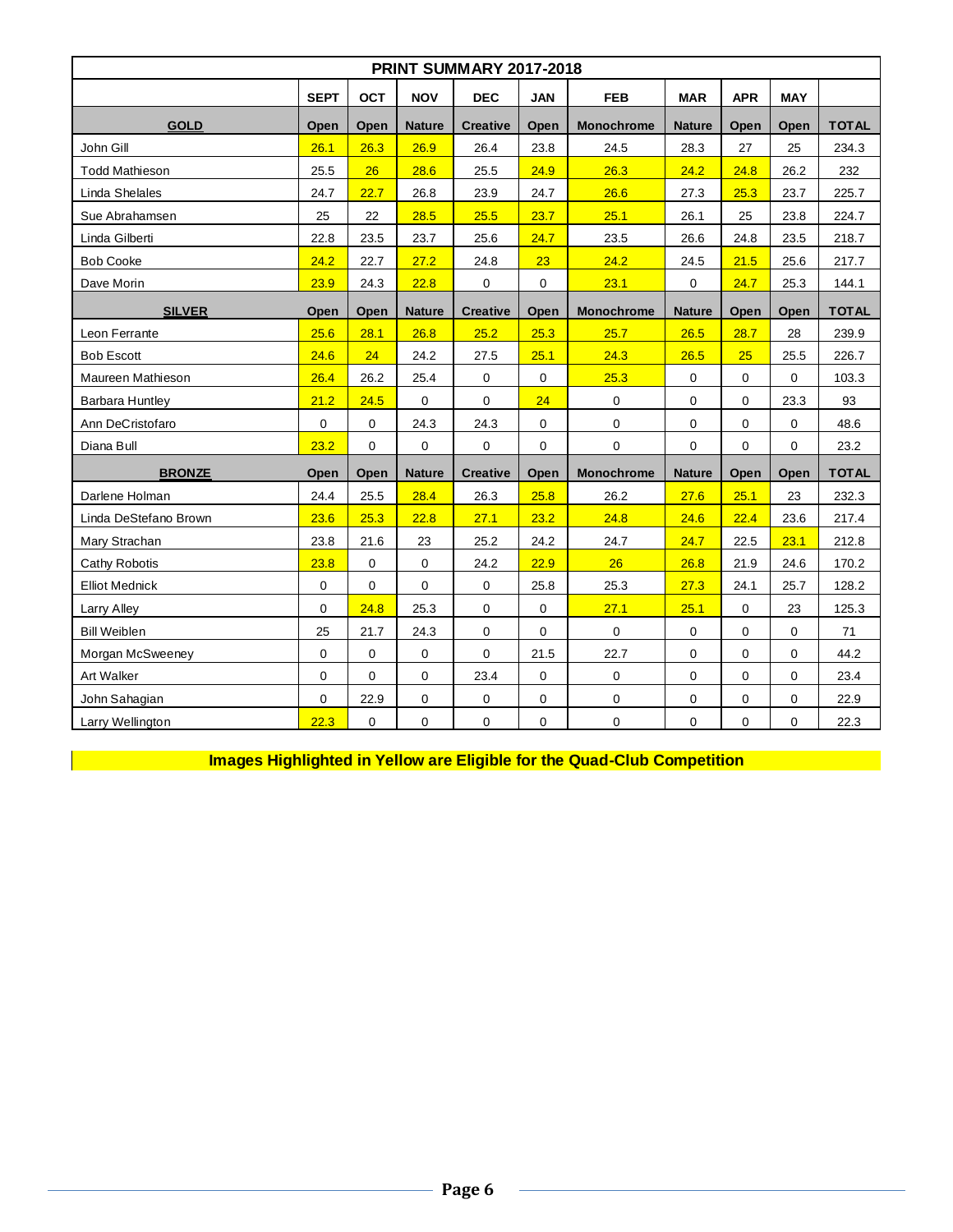| May '18 Digital Competition - OPEN          |                          |              |                 |  |  |  |  |  |  |  |
|---------------------------------------------|--------------------------|--------------|-----------------|--|--|--|--|--|--|--|
| <b>TITLE</b>                                | <b>SUBMITTED BY</b>      | <b>SCORE</b> | AWARD           |  |  |  |  |  |  |  |
| <b>CLASS AA</b>                             |                          |              |                 |  |  |  |  |  |  |  |
| Nesting Material for the Great Blue         | Doris Monteiro           | 27.1         | 1st             |  |  |  |  |  |  |  |
| Silverback Stare Down                       | <b>Tony Monteiro</b>     | 26.4         | 2nd             |  |  |  |  |  |  |  |
| Monarch on Verbena #2                       | John Gill                | 26.1         | 3rd             |  |  |  |  |  |  |  |
| Great Horned Owl In Tree                    | Sue Abrahamsen           | 25.7         |                 |  |  |  |  |  |  |  |
| The Yawn                                    | <b>Ginny Harris</b>      | 25.4         |                 |  |  |  |  |  |  |  |
| <b>Gulf Fritillary</b>                      | Cathy Simmons            | 25.3         |                 |  |  |  |  |  |  |  |
| Leading the Attack                          | Linda Shelales           | 24.1         |                 |  |  |  |  |  |  |  |
| If I can Toucan                             | <b>Todd Mathieson</b>    | 23.7         |                 |  |  |  |  |  |  |  |
| <b>Burrowing Owlets</b>                     | Drew Simmons             | 23.1         |                 |  |  |  |  |  |  |  |
| My Little Match Girl                        | Dave Morin               | 23.1         |                 |  |  |  |  |  |  |  |
|                                             |                          |              |                 |  |  |  |  |  |  |  |
| Make-Up for Apr. '18                        |                          |              |                 |  |  |  |  |  |  |  |
| Reddish Egret in Surf                       | Cathy Simmons            | 25.5         |                 |  |  |  |  |  |  |  |
| <b>Blessing of Bikes</b>                    | Dave Morin               | 24.5         |                 |  |  |  |  |  |  |  |
| <b>Flying Pelicans</b>                      | Drew Simmons             | 24.3         |                 |  |  |  |  |  |  |  |
| <b>CLASS A</b>                              |                          |              |                 |  |  |  |  |  |  |  |
| Great Blue Heron in Flight                  | Barbara Huntley          | 25.6         | 1st             |  |  |  |  |  |  |  |
| Spooky Eyes                                 | Dave Reynard             | 25.1         | 2 <sub>nd</sub> |  |  |  |  |  |  |  |
| Our Garden Tulip                            | Maureen Mathieson        | 24.7         | 3rd             |  |  |  |  |  |  |  |
| Greetingsw From Singapore                   | Linda Gilberti           | 23.9         |                 |  |  |  |  |  |  |  |
| <b>Coastline Abstract</b>                   | <b>Bob Escott</b>        | 23.5         |                 |  |  |  |  |  |  |  |
| Just Sittin'                                | Diana Ledoux             | 23.5         |                 |  |  |  |  |  |  |  |
| <b>Beautiful Piano</b>                      | Leon Ferrante            | 23.2         |                 |  |  |  |  |  |  |  |
| An Eastern Newt on a Rainy Day              | Dean Giolas              | 22.8         |                 |  |  |  |  |  |  |  |
| Greenhill Golf Course in Winter             | Jill Lockwood            | 21.9         |                 |  |  |  |  |  |  |  |
|                                             |                          |              |                 |  |  |  |  |  |  |  |
| <b>CLASS B</b>                              |                          |              |                 |  |  |  |  |  |  |  |
| Lotus Flower & Bee                          | Darlene Holman           | 25.3         | 1st             |  |  |  |  |  |  |  |
| Cleared For Takeoff                         | <b>Elliot Mednick</b>    | 24.8         | 2nd             |  |  |  |  |  |  |  |
| Woodpecker at Work                          | <b>Catherine Robotis</b> | 24.5         | 3rd             |  |  |  |  |  |  |  |
| Raising Dust                                | Theresa Vachowski        | 24.4         |                 |  |  |  |  |  |  |  |
| Seedoo Race Lake Powell                     | Diana Bull               | 24.4         |                 |  |  |  |  |  |  |  |
| Portuguese Troubador                        | <b>Bob Cooke</b>         | 24.1         |                 |  |  |  |  |  |  |  |
| Quack                                       | Natalie Schiavone        | 24           |                 |  |  |  |  |  |  |  |
| Every Loves a Selfie                        | Jim Quinn                | 23.2         |                 |  |  |  |  |  |  |  |
| <b>Trap Falls</b>                           | Linda DeStefano Brown    | 23.2         |                 |  |  |  |  |  |  |  |
| Last Night's Beauty                         | Jane Parker              | 23.2         |                 |  |  |  |  |  |  |  |
| Egret                                       | Susan Nichols            | 22.7         |                 |  |  |  |  |  |  |  |
| Narrow Street                               | John McKinney            | 22.7         |                 |  |  |  |  |  |  |  |
| Old and New                                 | Pam Meoli                | 22.4         |                 |  |  |  |  |  |  |  |
| South Rim Grand Canyon                      | Mary Strachan            | 22.4         |                 |  |  |  |  |  |  |  |
| <b>Waterlily Montreal Botanical Gardens</b> | Larry Alley              | 22           |                 |  |  |  |  |  |  |  |
|                                             |                          |              |                 |  |  |  |  |  |  |  |
| Make-Up for Apr. '18                        |                          |              |                 |  |  |  |  |  |  |  |
| <b>Wild Mustangs</b>                        | Larry Alley              | 24.3         |                 |  |  |  |  |  |  |  |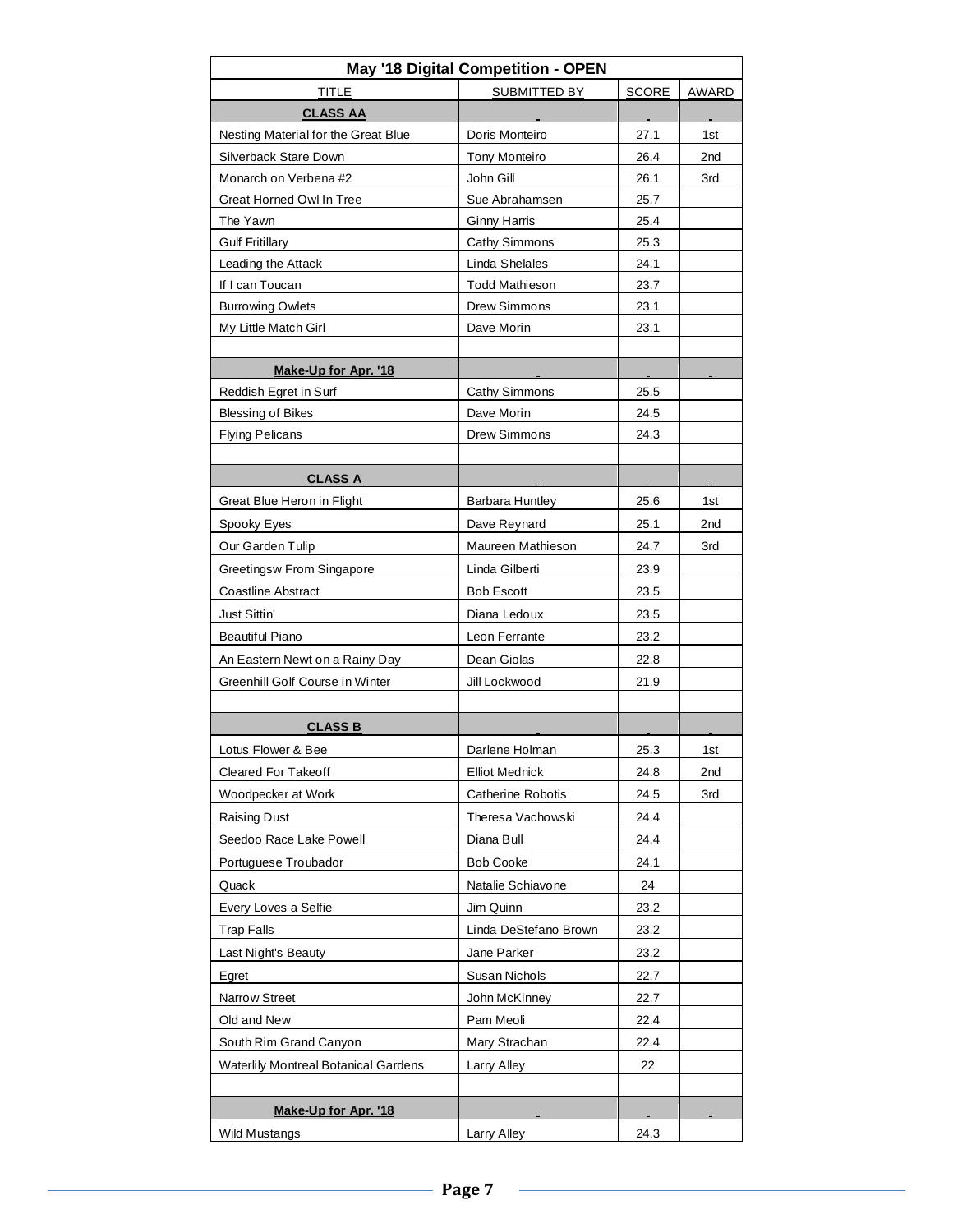| May '18 Digital Competition - ACTION SPORTS |                          |              |                 |  |  |  |  |  |  |
|---------------------------------------------|--------------------------|--------------|-----------------|--|--|--|--|--|--|
| <b>TITLE</b>                                | SUBMITTED BY             | <b>SCORE</b> | AWARD           |  |  |  |  |  |  |
| <b>CLASS AA</b>                             |                          |              |                 |  |  |  |  |  |  |
| Up Up and Away                              | John Gill                | 27.9         | 1st             |  |  |  |  |  |  |
| Surfer Girl Shredding a Wave                | Tony Monteiro            | 27.3         | 2 <sub>nd</sub> |  |  |  |  |  |  |
| O M G                                       | Doris Monteiro           | 24.7         | 3rd             |  |  |  |  |  |  |
| Get that Ball                               | Linda Shelales           | 24.6         |                 |  |  |  |  |  |  |
| Cape Cod Surfer                             | Sue Abrahamsen           | 24.4         |                 |  |  |  |  |  |  |
| Stunt Jumper at Bolton Fair                 | <b>Todd Mathieson</b>    | 24.2         |                 |  |  |  |  |  |  |
| Jumper                                      | Dave Morin               | 24           |                 |  |  |  |  |  |  |
| Pawsox Moment Number Two                    | <b>Ginny Harris</b>      | 23.9         |                 |  |  |  |  |  |  |
| Skateboard Stuntman                         | Cathy Simmons            | 23.7         |                 |  |  |  |  |  |  |
| Hudson Skateboarder                         | Drew Simmons             | 23.6         |                 |  |  |  |  |  |  |
|                                             |                          |              |                 |  |  |  |  |  |  |
| Make-Up for Apr. '18 - NATURE               |                          |              |                 |  |  |  |  |  |  |
| <b>Bye Bye Crabbie</b>                      | Drew Simmons             | 25.1         |                 |  |  |  |  |  |  |
| Limpkin With Apple Snails                   | Cathy Simmons            | 24.9         |                 |  |  |  |  |  |  |
| Geese and Snow                              | Dave Morin               | 23.1         |                 |  |  |  |  |  |  |
|                                             |                          |              |                 |  |  |  |  |  |  |
| <b>CLASS A</b>                              |                          |              |                 |  |  |  |  |  |  |
| No. 3 is in the Lead                        | Maureen Mathieson        | 25.7         | 1st             |  |  |  |  |  |  |
| Shoot Scoregoal                             | Leon Ferrante            | 25.5         | 2nd             |  |  |  |  |  |  |
| That One Got By Me                          | Dave Reynard             | 24.9         | 3rd             |  |  |  |  |  |  |
| High and Fast                               | <b>Bob Escott</b>        | 24.7         |                 |  |  |  |  |  |  |
| <b>Bruins Game</b>                          | Jill Lockwood            | 24.3         |                 |  |  |  |  |  |  |
| Riding With the Clouds                      | <b>Barbara Huntley</b>   | 24           |                 |  |  |  |  |  |  |
| Upplease                                    | Diana Ledoux             | 23.9         |                 |  |  |  |  |  |  |
| Big Papi Going Deep                         | Dean Giolas              | 23.6         |                 |  |  |  |  |  |  |
|                                             |                          |              |                 |  |  |  |  |  |  |
|                                             |                          |              |                 |  |  |  |  |  |  |
| <b>CLASS B</b>                              |                          |              |                 |  |  |  |  |  |  |
| Win in Overtime                             | <b>Elliot Mednick</b>    | 24.8         | 1st             |  |  |  |  |  |  |
| And He's Out                                | Diana Bull               | 24.7         | 2nd             |  |  |  |  |  |  |
| <b>Flying</b>                               | Theresa Vachowski        | 24.5         | 3rd             |  |  |  |  |  |  |
| Marathoner Arriving at the Finish           | <b>Catherine Robotis</b> | 24.2         |                 |  |  |  |  |  |  |
| Make that Shot                              | John McKinney            | 24.1         |                 |  |  |  |  |  |  |
| Catching Air                                | Natalie Schiavone        | 24           |                 |  |  |  |  |  |  |
| Holdin' On                                  | Jane Parker              | 24           |                 |  |  |  |  |  |  |
| Kiteboarding                                | Jim Quinn                | 24           |                 |  |  |  |  |  |  |
| Polo Tournament S Hamilton                  | Darlene Holman           | 23.9         |                 |  |  |  |  |  |  |
| Popping a Wheelie @ the Forth Bridge        | Mary Strachan            | 23.7         |                 |  |  |  |  |  |  |
| Ready for Competition                       | <b>Bob Cooke</b>         | 23.5         |                 |  |  |  |  |  |  |
| The Break                                   | Linda DeStefano Brown    | 23.5         |                 |  |  |  |  |  |  |
| <b>Sunday Soccer</b>                        | Susan Nichols            | 22.9         |                 |  |  |  |  |  |  |
| From Underneath                             | Pam Meoli                | 22.9         |                 |  |  |  |  |  |  |
| Kite Surfing                                | Larry Alley              | 22.3         |                 |  |  |  |  |  |  |
|                                             |                          |              |                 |  |  |  |  |  |  |
| Make-Up for Apr. '18 - NATURE               |                          |              |                 |  |  |  |  |  |  |
| Hummingbird Moth                            | Larry Alley              | 23.5         |                 |  |  |  |  |  |  |